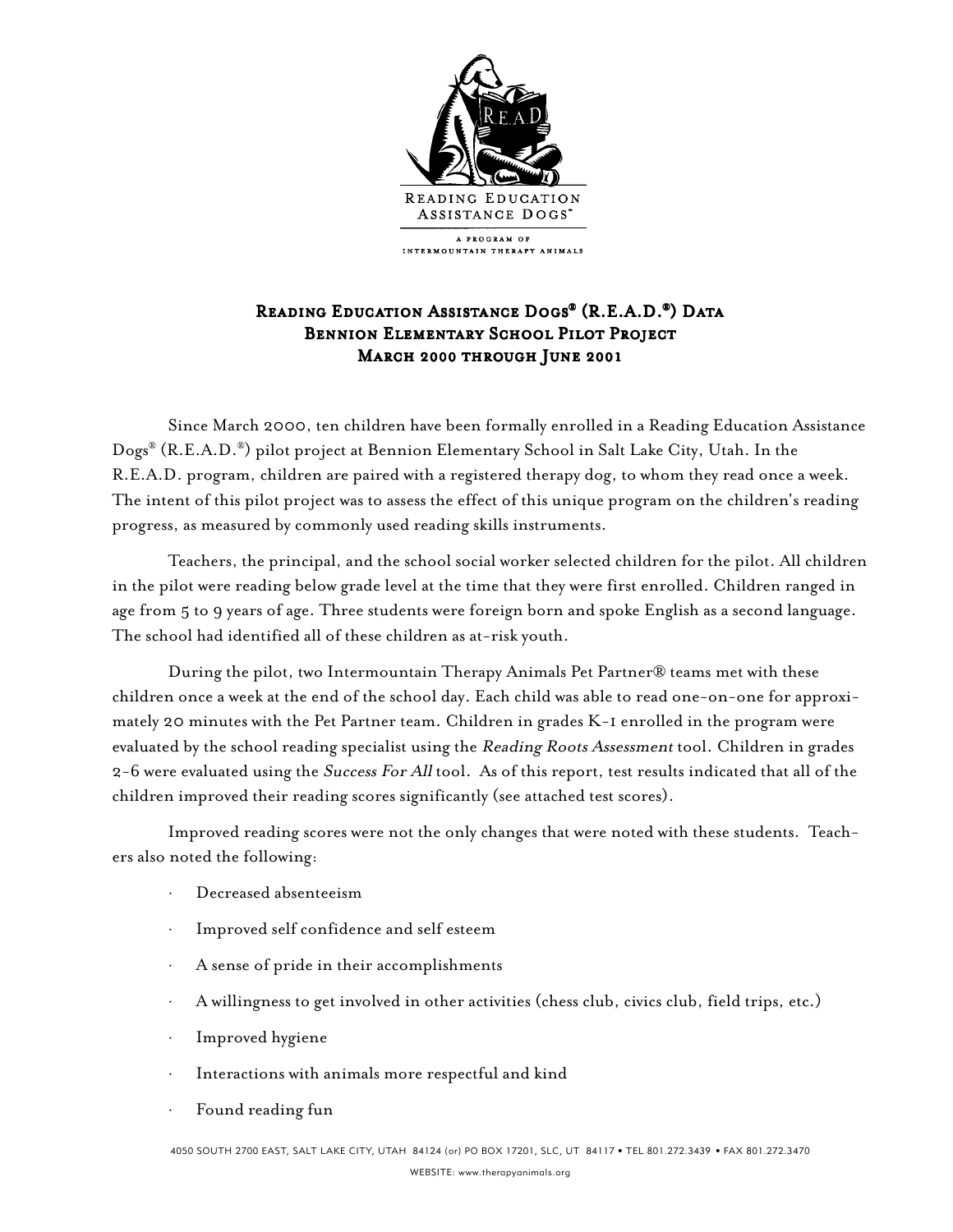- · Checking books out of the library and asking the librarian about books to read
- · Four of the children received AAA Awards (all A's on their report card in science, math, and reading).

Because of the positive outcomes seen in these children, the principal has requested that the R.E.A.D®. program continue at Bennion Elementary when the school year resumes.

Over 500 children have participated in the R.E.A.D. program this past year in the following facilities:

- · Salt Lake City Library System: Teams are available to read with children from 1-3 PM every Saturday in all six branches. They call this program "Dog Day Afternoons."
- · Holt Elementary School, Clearfield, Utah
- · Bennion Elementary School, Salt Lake City, Utah
- · The Boys and Girls Club, Murray, Utah
- · Ogden, Utah Library (the "Ulti-Mutt Readathon")
- · Layton, Utah Library
- · Oakdale Elementary School, Sandy, Utah
- · Benchmark Hospital, Woods Cross, Utah (adolescent boys in juvenile detention)